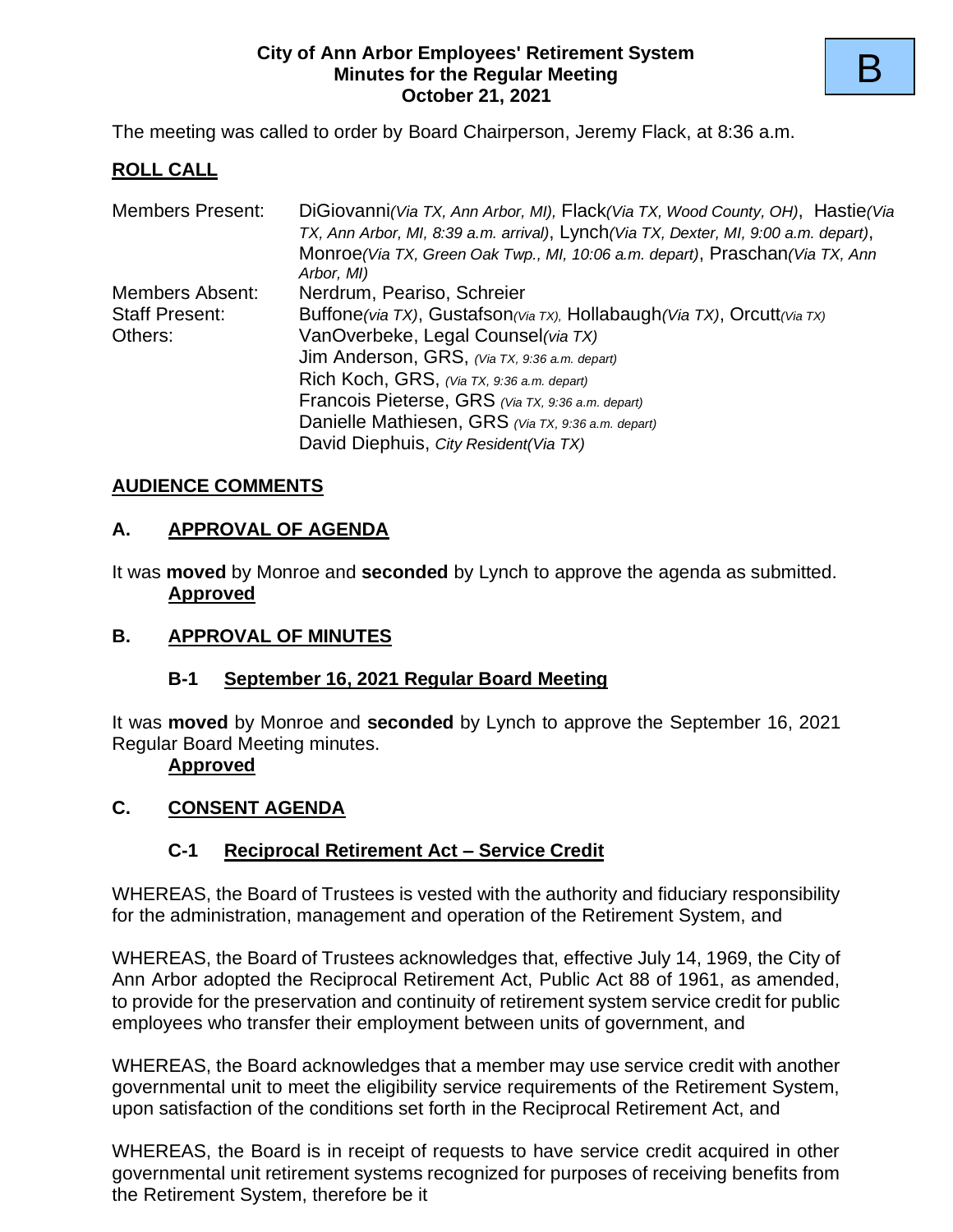RESOLVED, that the Board of Trustees hereby certifies that the following member(s) of the Retirement System have submitted the requisite documentation for the recognition of reciprocal retirement credit:

| <b>Name</b>              | <b>Classification</b> |                    | Reciprocal            | <b>Prior Reciprocal</b> |  |
|--------------------------|-----------------------|--------------------|-----------------------|-------------------------|--|
|                          | <b>Plan</b>           |                    | <b>Service Credit</b> | <b>Retirement Unit</b>  |  |
| <b>Stephen Longworth</b> | General               | <b>Traditional</b> | 1 Year, 9.5 Months    | <b>Monroe County</b>    |  |

RESOLVED, that the Board of Trustees notes that pursuant to the Reciprocal Retirement Act, said reciprocal retirement credit may only be used for purposes of meeting the retirement eligibility requirements of the Retirement System and that retirement benefits will be based upon actual service rendered to the City and shall be made payable consistent with the City Charter, applicable collective bargaining agreements, Retirement System policies/procedures, and applicable laws (specifically, MCL Public Act 88 of 1961, as amended), and further

RESOLVED, that a copy of this resolution shall be provided to the appropriate City and Union representatives and interested parties.

It was **moved** by Monroe and **seconded** by Lynch to approve the consent agenda as presented.

### **Approved**

### **D. ACTION ITEMS**

### **D-1 Letter of Recommendation to Reappoint Alexa Nerdrum as Citizen Trustee**

It was **moved** by Monroe and **seconded** by Lynch to approve the letter of recommendation to reappoint Alexa Nerdrum as Citizen Trustee for the term January 1, 2022 – December 31, 2024, and the letter be forwarded to the Mayor's Office for consideration.

#### **Approved**

## **D-2 PRESENTATION: FYE June 30, 2021 Actuarial Valuation**

Mr. Anderson, Mr. Pieterse and Mr. Koch were present to review the drafted Actuarial Valuation for fiscal year ending June 30, 2021.

### **Highlights**

- The 2021 valuation reflects a change in the assumed investment return assumption from 6.9% to 6.8%.
- 2021 valuation reflects a 2% annual increase assumption for retiree members impacted by the minimum benefit provision
- The aggregate experience during 2021 was more favorable than assumed
- Funding Status 88.35%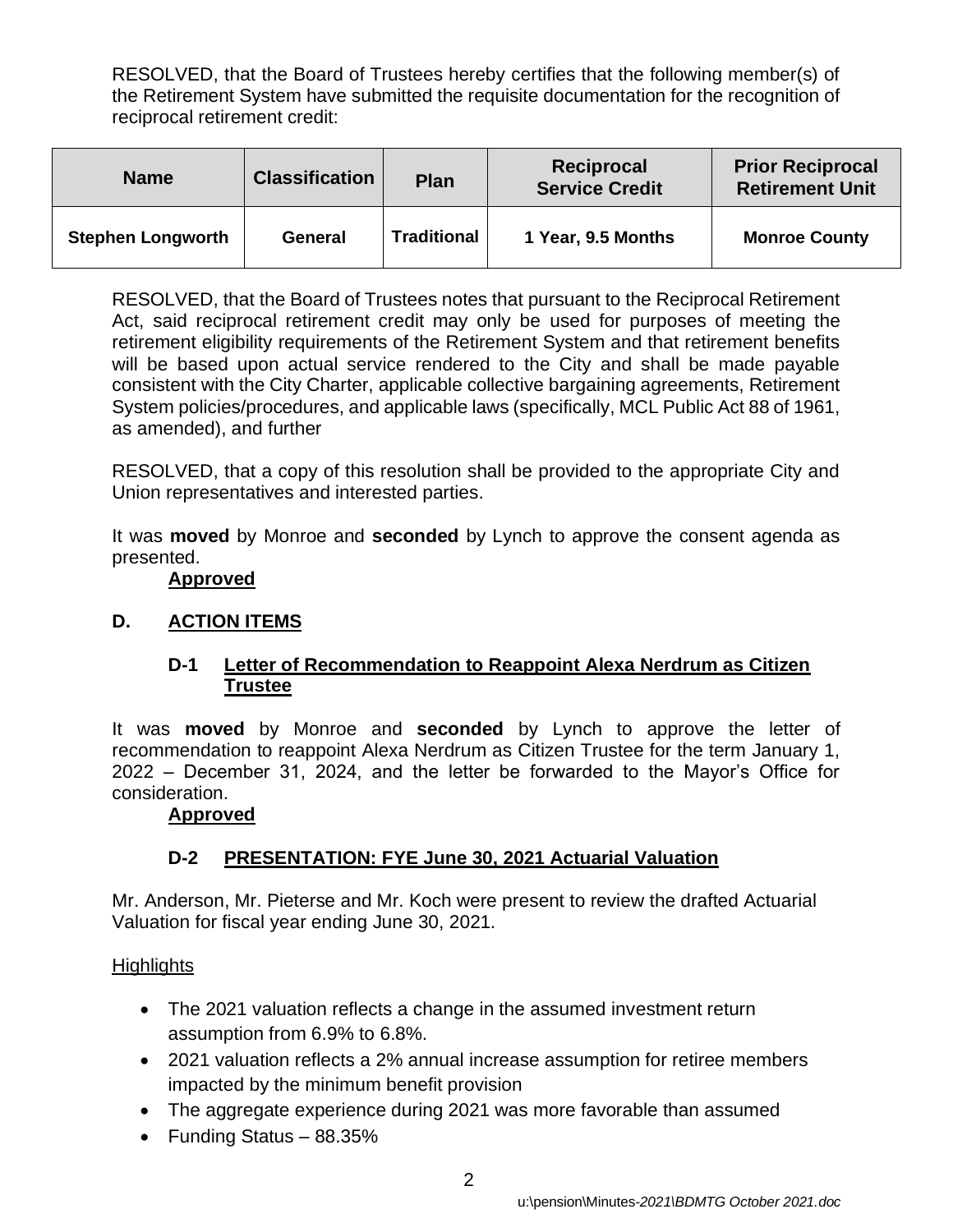# Looking Ahead

- Contribution rates should trend toward the long-term cost (normal cost) of the benefits over time.
- Asset smoothing helps reduce the volatility of the employer contributions
- Ann Arbor has prudent funding policy

GRS also discussed the topic of dedicated gains, noting that some systems have taken advantage of recent high rates of investment return to lower future expectations. Ann Arbor is currently reducing the return assumption 10 basis points per a year until reaching 6.50%. The Board briefly discussed the possibility of expediting this reduction rather doing so over the next 3 years. It was decided that it would be prudent to stay the course as this reduction is revisited every valuation prior to approval and was phased in to reduce the volatility in contributions.

It was **moved** by Monroe and **seconded** by Praschan to approve the Retirement System Valuation.

# **Approved**

# **BOARD RECESS**

The Board was called to recess at 9:95 a.m. for the purpose of holding the VEBA Board meeting to continue the Valuation updates for VEBA.

# **Meeting recessed at 9:40 a.m.**

*The meeting was reconvened at 9:56 a.m.*

# **D-3 FYE June 30, 2021 Financial Statements**

Ms. Orcutt informed the Board the Audit Committee previously reviewed the statements and recommended for approval.

It was **moved** by Monroe and **seconded** by Lynch to approve the Audit Financial Statements for the Fiscal Year Ended June 30, 2021 and to send copies to the City. **Approved**

# **E. DISCUSSION ITEMS**

# **E-1 MAPERS Conference Re-Cap from Attendees**

Mr. Gustafson, Mr. Monroe, Ms. Praschan and Ms. Orcutt briefly reviewed the Fall MAPERS Conference, highlighting topics from various sessions.

# **E-2 Pension Administration Software RFP Update**

Ms. Orcutt updated the Board of the status of the RFP. Staff has narrowed the selection down to two firms and have reviewed site demos. Staff will be preparing a summary sheet for Audit Committee to review and is prepared to decide in November.

## **E-3 Discussion on Nov/Dec Agenda Items**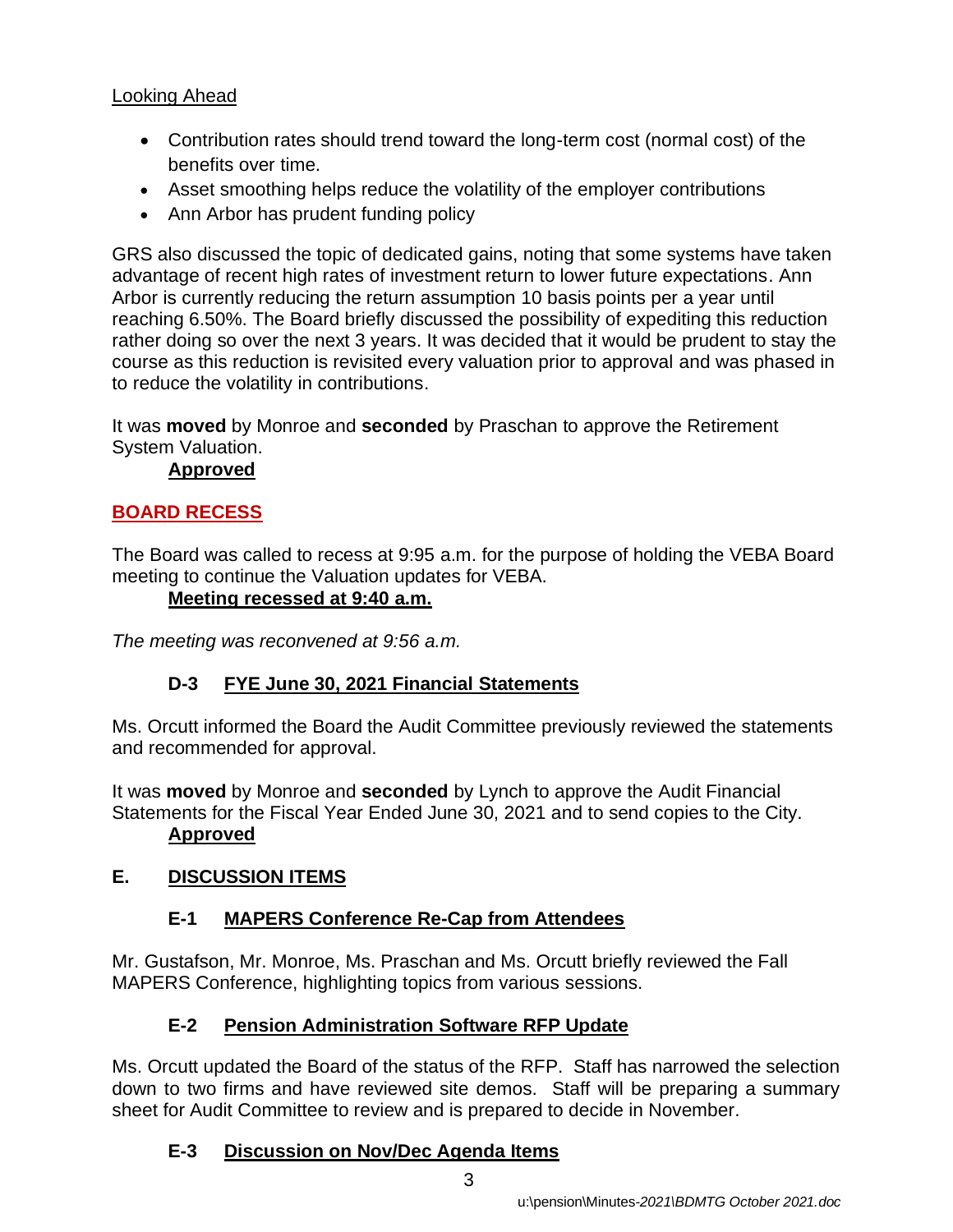The Board reviewed the remainder of the Board meeting agenda items through December 2021.

## **F. REPORTS**

## **F-1 Executive Report** *– October 21, 2021*

## **DRA DISTRIBUTIONS**

DRA issued a distribution from the Growth and Income Fund IX on 9/17/21 in the amount of **\$624,756** for the Retirement System and **\$183,752** for the VEBA consisting of gains on sales, dividends and return of capital(unrecallable).

DRA issued a distribution from the Growth and Income Fund IX on 10/14/21 in the amount of **\$350,080** for the Retirement System and **\$102,965** for the VEBA consisting of gains on sales and return of capital(unrecallable).

## **CARLYLE DISTRIBUTION**

Carlyle Realty Fund VIII issued a distribution in the amount of **\$283,604** for the Retirement System and **\$ 70,896** for the VEBA on 09/29/21. The distribution was netted against additional investment funding, fees and expenses.

# **BLACKROCK CAPITAL CALLS**

BlackRock Global Renewable Power Infrastructure Fund III requested a capital call in the amount of **\$452,322** for the Retirement Plan and **\$169,621** for the VEBA on 10/14/21. Total commitments to this fund are \$8,000,000 for the Retirement Plan and \$3,000,000 for the VEBA.

## **SUMMIT PARTNERS CAPITAL CALL**

Summit Partners Credit Fund III, L.P. requested a capital call in the amount of **\$741,635**  for the Retirement Plan and **\$206,010** for the VEBA on 10/25/21. With these installments, **CAAERS** will have funded 110.43% of our total commitments of \$9,000,000 for the Retirement Plan and \$2,500,000 for the VEBA.

Summit Partners Credit Fund II, L.P. requested a capital call in the amount of **\$70,266** for the Retirement Plan and **\$17,566** for the VEBA on 10/26/21. With these installments, **CAAERS** will have funded 139.48% of our total commitments of \$9,200,000 for the Retirement Plan and \$2,300,000 for the VEBA.

## **BUCK CONVERSION**

Currently, the site is functional, and Staff continues to meet with Buck weekly or as needed. Buck introduced a workflow feature called Tasknet that is part of this platform and has not been utilized by Staff. Buck will provide training on this in the coming weeks.

## **PENSION ADMINISTRATION SOFTWARE RFP**

Milliman and GRS provided demo sites of their software to enable Staff and Audit Committee members to get a feel for both the participant and admin sites. Staff sent detailed follow up questions to both firms on October 8. ED will provide an update at the October Board meeting.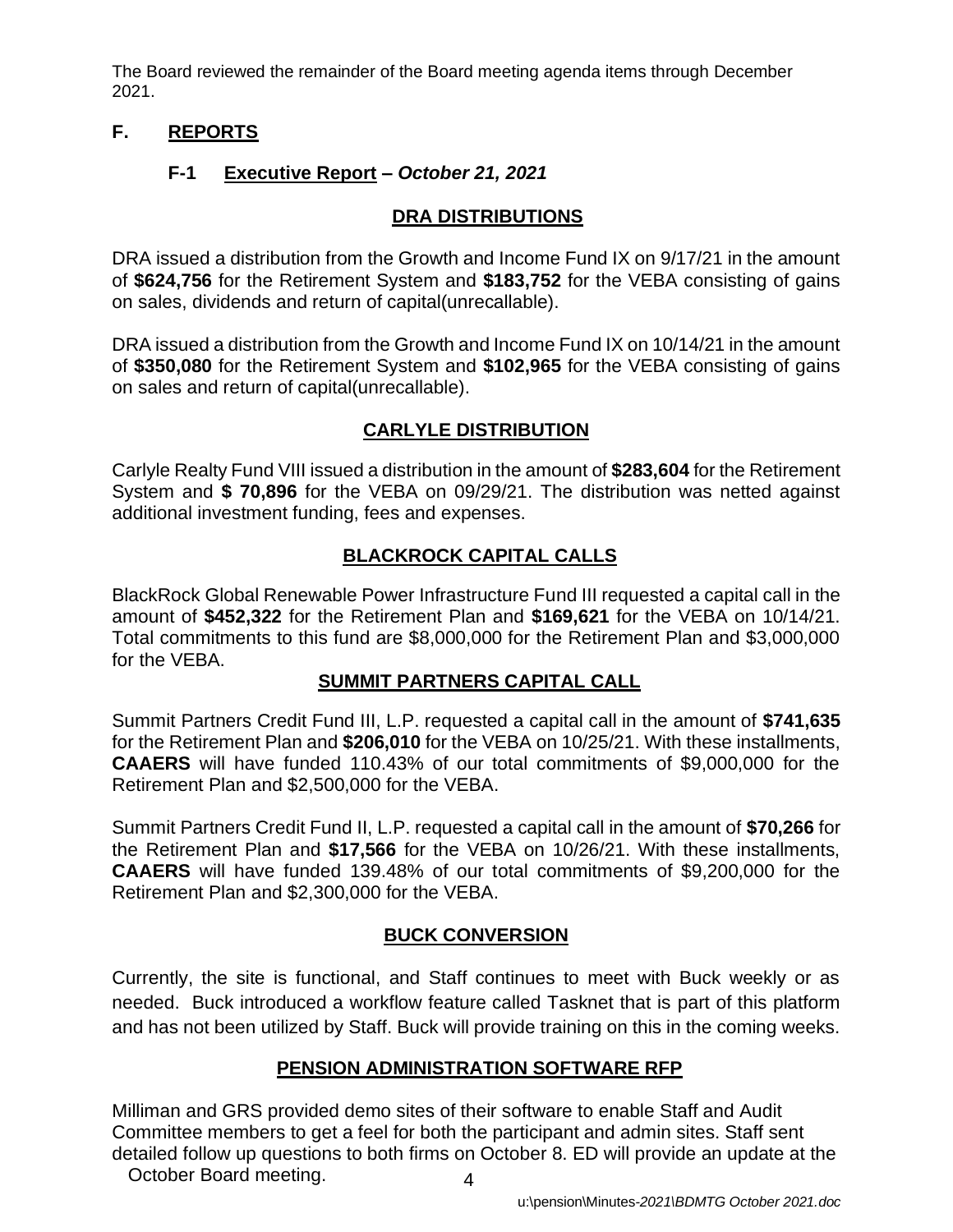# **TRUSTEE ELECTION UPDATE**

Election notices were sent out on 10/8 informing General and Police members that the deadline to submit their declaration is 11/5.

# **STAFF OPERATIONS/UPDATE**

The Pension Analyst processed 56 estimates, 6 non-vested calculations, 2 payouts, 5 final calculations, 3 deceased calcs and 6 pre sessions.

### **F-2 Executive Report – MissionSquare (ICMA) Update**

### **457 Balance at 10/13/21 - \$ 120,395,742 – Statistics as of 9/30/21**



### **401 Balance at 10/13/21 – \$ 3,364,200 - Statistics as of 9/30/21**



## **Current Items/Education:**

The 457 and 401 contracts have been fully executed extending the term of the 401 until 1/1/2023 and incorporating the new fee structure.

Gina John has one-on-one consultations and a webinar scheduled for October 27-28, 2021.

consultations vs virtual. Most sites prefer<sub>5</sub>virtual meetings as more staff are working Staff has received feedback from City departments regarding preference of in-person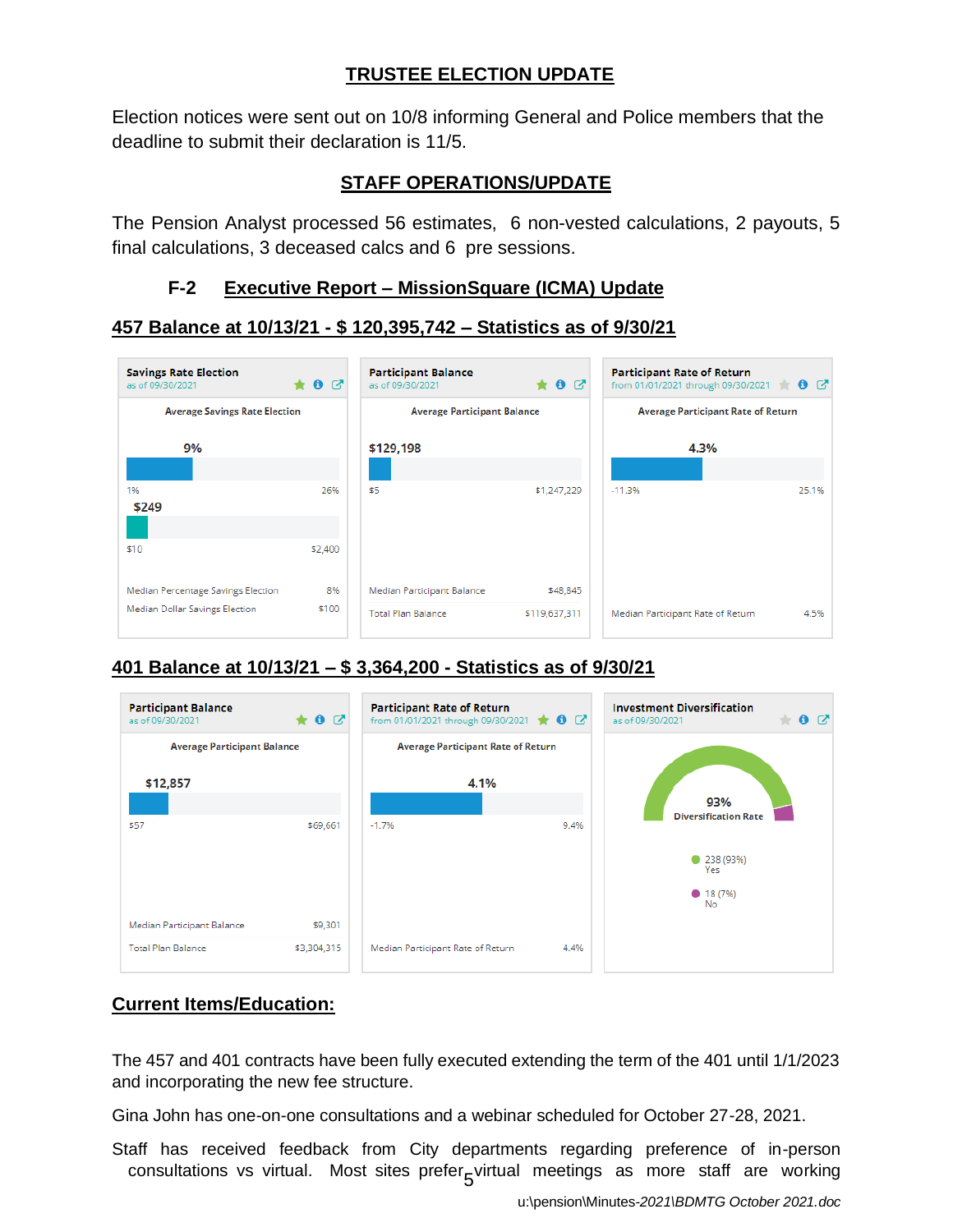remotely. In-person consultations will be offered for sites that expressed a preference to do so beginning in November but the group webinars will remain virtual.

Dan Stewart conducted 15 virtual appointments and 15 people attended the webinars during September 15<sup>th</sup> and 16th.

### **F-3 City of Ann Arbor Employees' Retirement System Preliminary Report for the Month Ended September 30, 2021**

Maria Buffone, Accountant, submitted the Financial Report for the month ended September 30, 2021 to the Board of Trustees:

| October 20, 2021 Asset Value                         | \$643,600,767 |
|------------------------------------------------------|---------------|
| <b>Percent Gain <loss></loss></b>                    | 10.6%         |
| (excludes non-investment receipts and disbursements) |               |
| Calendar YTD Increase/Decrease in Assets             | \$61,846,323  |
| 8/31/2021 Asset Value (Audited by Northern)          | \$649,166,423 |
| 9/30/2021 Asset Value (Preliminary)                  | \$631,120,042 |

### **F-4 Investment Policy Committee Minutes –** *October 7, 2021*

*Following are the Investment Policy Committee minutes from the meeting convened at 3:08 p.m. on October 7, 2021:*

| Member(s) Present:             | DiGiovanni(via TX, Livonia, MI), Flack(via TX, Wood County, OH,        |
|--------------------------------|------------------------------------------------------------------------|
|                                | 3:15 PM arrival), Hastie(via TX, Ann Arbor, MI, 4:10 PM depart),       |
|                                | Monroe(via TX, Ann Arbor, MI) Praschan(via TX, Ann Arbor, MI, 3:28     |
|                                | PM arrival)                                                            |
| Member(s) Absent:              | None                                                                   |
| <b>Other Trustees Present:</b> | None                                                                   |
| <b>Staff Present:</b>          | Buffone(via TX, 4:07 PM depart), Hollabaugh(via TX), Orcutt(via<br>TX) |
| <b>Others Present:</b>         | Henry Jaung(via TX), Meketa Investment Group                           |
|                                | John Harris(via TX), Meketa Investment Group                           |
|                                | Keith Beaudoin(via TX), Meketa Investment Group                        |

### *ECONOMIC AND MARKET UPDATE DATA AS OF AUGUST 31, 2021*

*Mr. Jaung provided an economic update reviewing the market returns, sector returns, breakeven inflation, and the impact of the pandemic.*

## *EXECUTIVE SUMMARY*

*Angelo Gordon was hired last month to manage the direct lending portfolio for the ERS and VEBA. Private equity fund of funds is the next search for the ERS and VEBA.* 

## *RETIREMENT SYSTEM*

*Act 314 Compliance Review: Mr. Jaung reviewed the Act 314 Compliance, stating that all investments are currently in compliance.*

*August 31, 2021 Performance Update: As of August 31, 2021, the balance of the Funds was \$646,164,853 for ERS. Fiscal Year to Date performance was 2.5% for ERS net of fees.*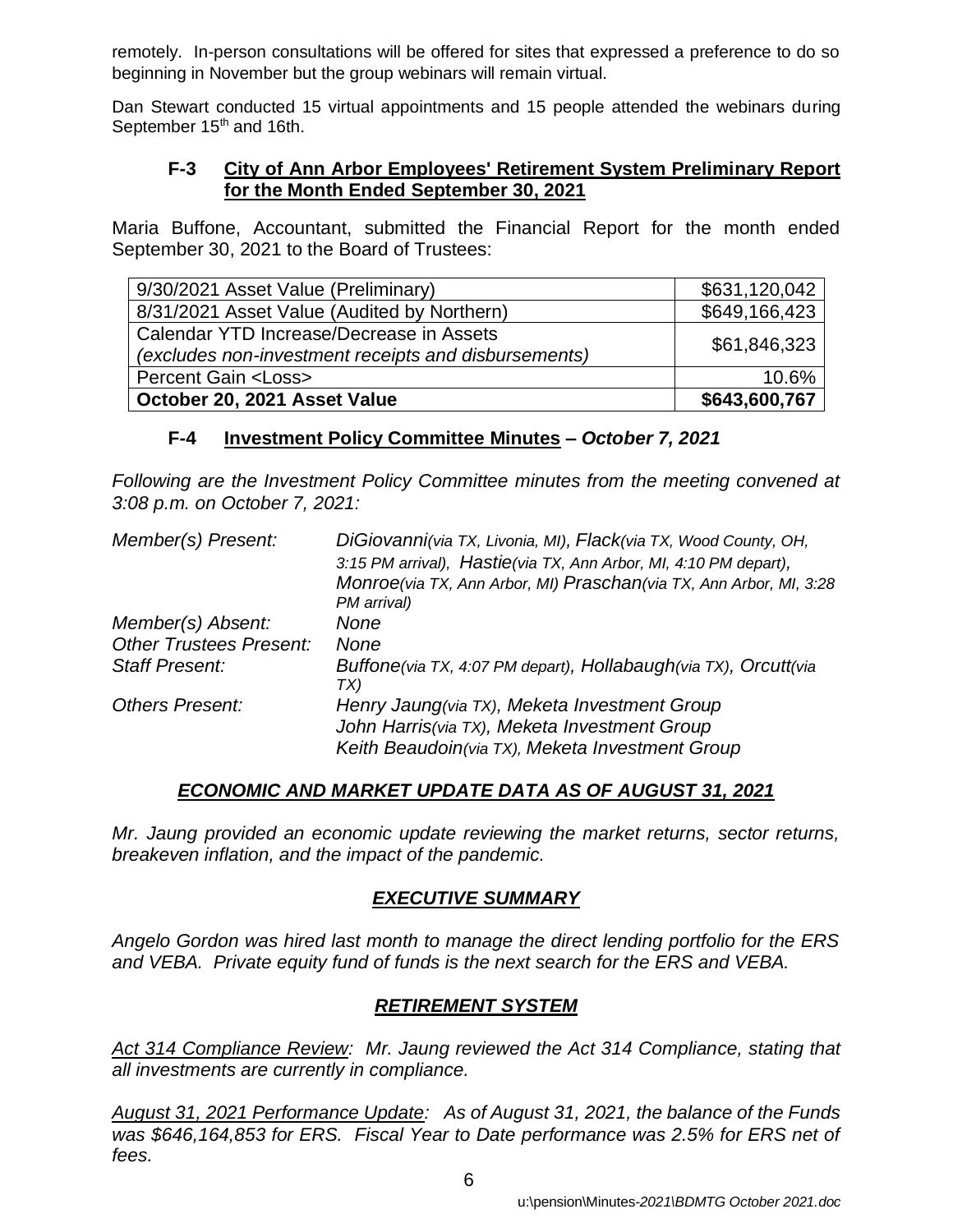*Act 314 Compliance Review: Mr. Jaung reviewed the Act 314 Compliance, stating that all investments are currently in compliance.*

*August 31, 2021 Performance Update: As of August 31, 2021, the balance of the Funds was \$251,750,731 for VEBA. Fiscal Year to Date performance was 2.8% for VEBA net of fees.* 

## *PRIVATE EQUITY FUND OF FUNDS MANAGER SEARCH*

*The Board recently adopted a new asset allocation for the ERS which includes a 7% target allocation to private equity. To move in line with this target, Meketa recommended a commitment of \$10 million.*

*Meketa will run an updated pacing study if the Board approves a new policy target which includes a 5% target allocation to private equity. The commitment will likely be \$2-\$3 million.*

*Meketa presented four funds for review:*

- *HarbourVest XII, a diversified fund-of-funds*
- *Mesirow VIII-A, a diversified fund-of-funds*
- *Ironsides VI, a buyout-focused fund-of-funds and co-investment fund*
- *Strategic Investors Fund XI, a venture capital focused fund-of funds*

*Meketa recommended to consider either:*

- *1. One of the two diversified fund of funds managers*
- *2. A split commitment between Ironsides VI and Strategic Investors Fund XI*

*The Committee discussed the funds with Meketa and decided to have Mesirow and HarbourVest present at the next IPC meeting.*

## *ASSET ALLOCATION REVIEW: VEBA*

*The Board did not adopt a new asset allocation policy for the VEBA when a new policy was adopted for the ERS in June. Meketa proposed an asset allocation policy for VEBA recommending a 5% target allocation to private equity and a 7% target allocation to private debt. The Committee discussed the new allocation policy and decided to submit to the Board for approval.* 

*Meketa recommended to increase the VEBA Angelo Gordon commitment from \$3 million to \$5 million in attempt to reach the 7% private debt goal.*

*It was moved by Monroe and seconded by DiGiovanni to recommend investing \$5 million with Angelo Gordon in VEBA to the Board.*

#### *Approved*

## *OTHER*

*Mr. Beaudoin informed the Committee of a recent change made by Northern Trust. Northern Trust cash sweeps previously used an end of day sweep and is moving towards a point in time sweep. Beginning in 2022 the cut off time will now be 2:00 PM CT for trades*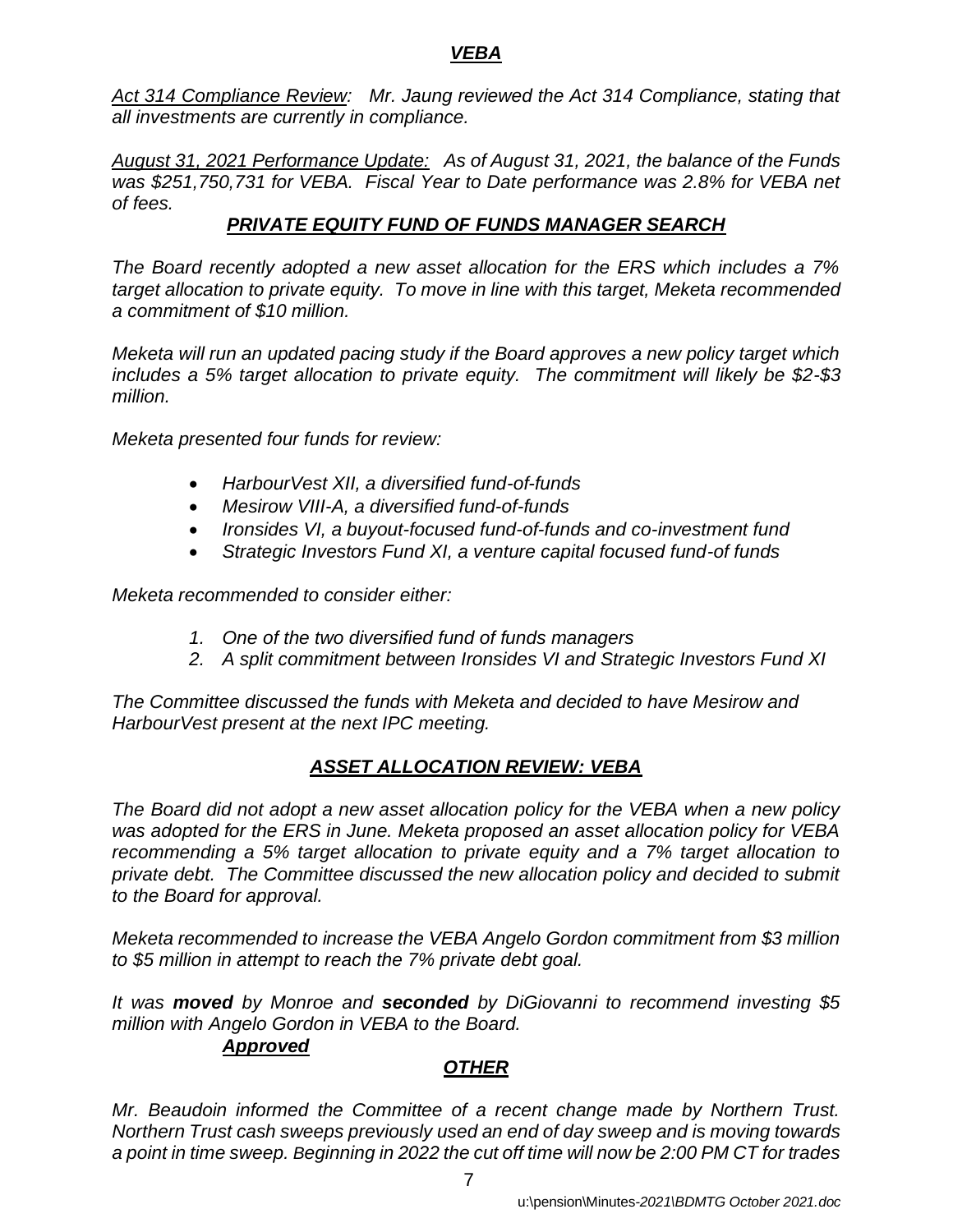*and any trades made later than the deadline will be subject to fees.*

## *ADJOURNMENT*

*It was moved by Flack and seconded by Monroe to adjourn the meeting at 4:19 p.m. Meeting adjourned at 4:19 p.m.*

### **F-5 Administrative Policy Committee Minutes –** *October 12, 2021*

*Following are the Administrative Policy Committee minutes from the meeting convened at 8:33 a.m. on October 12, 2021:*

| <b>Committee Members Present:</b> | Lynch(via TX, Dexter, MI), Monroe(Via TX, Green Oak Twp., MI),<br>Peariso (Via TX, Ann Arbor, MI), Praschan (Via TX, Ann Arbor,<br>MI), Schreier(Via TX, Ann Arbor, MI) |
|-----------------------------------|-------------------------------------------------------------------------------------------------------------------------------------------------------------------------|
| <b>Members Absent:</b>            | None                                                                                                                                                                    |
| <b>Other Trustees Present:</b>    | None                                                                                                                                                                    |
| <b>Staff Present:</b>             | Buffone(Via TX), Hollabaugh(Via TX), Orcutt(Via TX)                                                                                                                     |
| <b>Others Present:</b>            | None                                                                                                                                                                    |

# *MISSIONSQUARE UPDATE*

*Update on Contracts: The 457 and 401 contracts have been fully executed. However, the contract for the Executive 401a which is under City purview is in the process of being signed.*

*Upcoming Education: Gina John has one-on-one consultations and a webinar scheduled for October 27-28, 2021.* 

*On-Site Consultations: Staff has received feedback from City departments regarding preference of in-person consultations vs virtual. Most sites prefer virtual meetings as more staff are working remotely. In-person consultations will be offered for sites that expressed a preference to do so but the group webinars will remain virtual.* 

## *UPDATE ON BUCK*

*Ms. Orcutt informed the Committee that payment has been issued for Buck invoicing beginning in August. Currently, the site is working and Staff continues to meet with Buck weekly as needed.*

## *UPDATE ON HR POLICY – EMPLOYMENT OF CITY RETIREES*

*Ms. Orcutt, Aaron Castle and Legal (City) have been working together to update the rehiring policy. Ms. Orcutt will inform the Committee once complete.*

## *NAEBECK OVERPAYMENT ISSUE*

*Ms. Orcutt informed the Committee of a recent retiree account issue. Staff was notified late of a retiree death resulting in pension benefit overpayment. Payments have been stopped and the estate has been notified of the amount owed to the Retirement System. An extended payment plan has been offered with a paid in full date of December 8, 2021. Currently, there have been zero payments made and the representative of the estate has expressed that there are not funds available to pay. Ms. Orcutt suggested having VMT*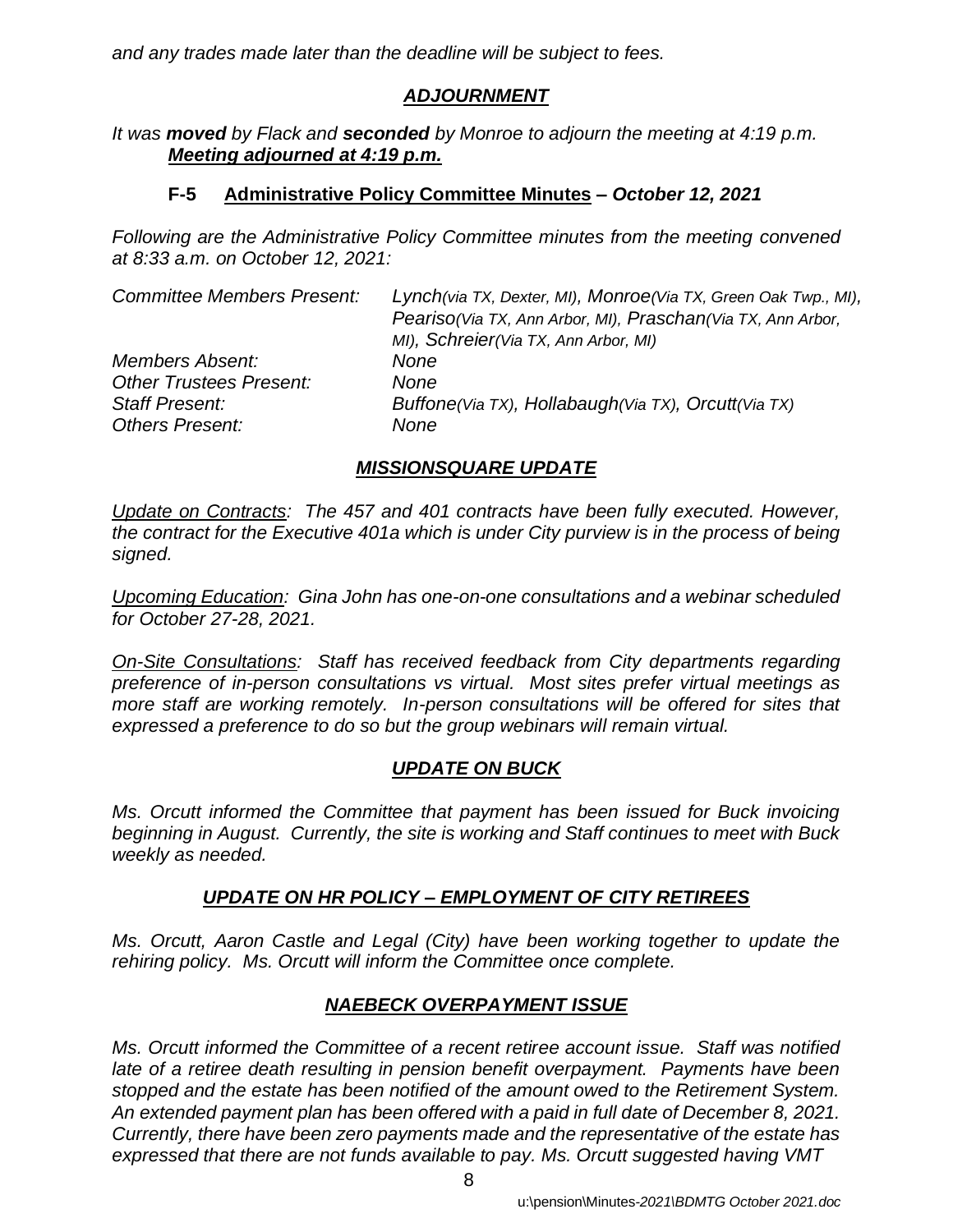*draft a request in hopes that notification from legal counsel may expedite repayment. However legal advised that since this would utilize Retirement System money to collect a debt that may be uncollectible, that the Board or Committee should approve such an expense. The Committee agreed that it may assist with the recoupment. Staff will work with legal to prepare a letter to the estate.*

## *CYBER SECURITY DISCLOSURES*

*Ms. Orcutt informed the Committee that all disclosures have been received and filed. The Committee suggested a representative from IT review the disclosures as well. Staff will follow up with the City IT department.* 

# *ADJOURNMENT*

### *It was moved by Schreier and seconded by Peariso to adjourn the meeting at 9:01 a.m. Meeting adjourned at 9:01 a.m.*

## **F-6 Audit Committee Minutes** *– October 12, 2021*

*Following are the Audit Committee minutes from the meeting convened at 3:05 p.m. on October 12, 2021:*

| Monroe(Via TX, Green Oak Twp., MI, 3:35 PM arrival), |  |  |  |
|------------------------------------------------------|--|--|--|
| Nerdrum(Via TX, Gibraltar, MI), Praschan(Via TX, Ann |  |  |  |
| Arbor, MI),                                          |  |  |  |
| None                                                 |  |  |  |
| None                                                 |  |  |  |
| Buffone(Via TX), Hollabaugh(Via TX), Orcutt(Via TX)  |  |  |  |
| Rich Koch, GRS(Via TX, 3:44 PM depart)               |  |  |  |
| Francois Pieterse, GRS(Via TX, 3:44 PM depart)       |  |  |  |
| Dan Beard, Yeo & Yeo(Via TX, 3:54 PM depart)         |  |  |  |
| Mike Rolka, Yeo & Yeo(Via TX, 3:54 PM depart)        |  |  |  |
|                                                      |  |  |  |

## *REVIEW ERS & VEBA VALUATION DRAFT FOR FYE JUNE 30, 2021*

*The Committee reviewed the Actuarial Valuations for the Retirement System & VEBA with Francois Pieterse and Rich Koch from GRS. Ms Nerdrum stated that given the*  large gains for the year she would like to have a broader discussion with the Board on *funding policy, discount rate and investment strategy to possibly protect the funded status and remove some of the volatility from the Retirement System portfolio. Ms. Nerdrum asked what would happen to any remaining VEBA surplus if there were no longer any qualified beneficiaries eligible for benefits from the Trust. Ms. Orcutt will follow up with Michael VanOverbeke on this question and it will be discussed at the Board meeting next week.*

*It was moved by Monroe and seconded by Praschan to accept the Retirement System & VEBA Actuarial Valuations for June 30, 2021 as discussed and recommend approval at the October 21, 2021 regular Board Meeting.*

## *Approved*

## *REVIEW ERS & VEBA FINANCIAL STATEMENTS*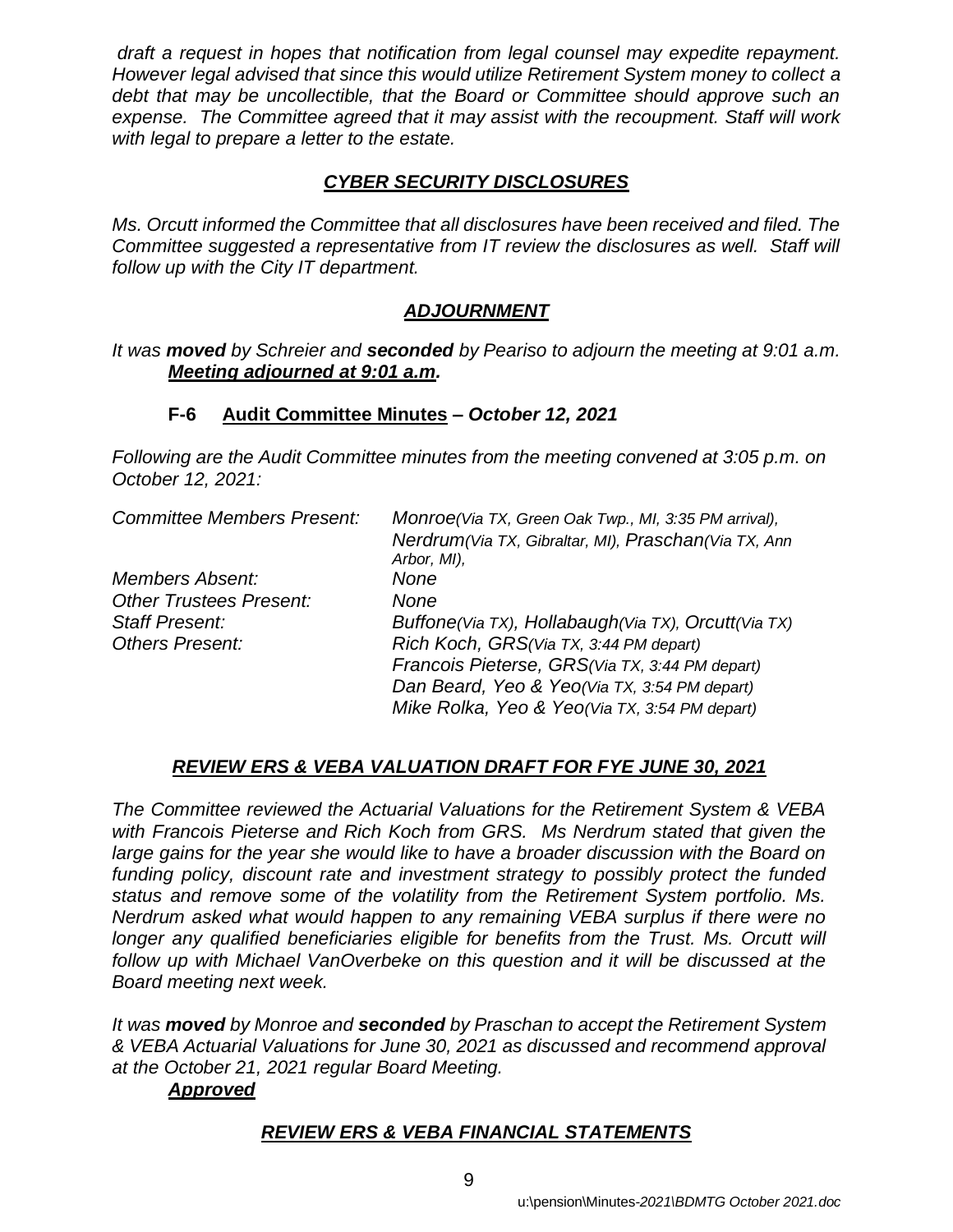*The Committee reviewed the Financial Statements for the Retirement System & VEBA with Dan Beard and Mike Rolka from Yeo & Yeo. The audit went smoothly and there were no findings.* 

*It was moved by Praschan and seconded by Monroe to accept the Retirement System & VEBA Financial Statements for June 30, 2021 as discussed and recommend approval at the October 21, 2021 regular Board Meeting.*

## *Approved*

# *PENSION ADMINISTRATION SOFTWARE RFP UPDATE*

*Staff was able to obtain test sites from both firms to get a feel for each. Additional follow up questions have been sent to both Milliman and GRS. Ms. Nerdrum requested to get participant feedback from both GRS and Milliman regarding the software. The Committee expressed an interest in having access to the demo sites. Ms. Orcutt will request access for the sites as well as provide an update for the Board at the October meeting.* 

# *NEXT AC MEETING DATE*

*The November AC meeting was scheduled for November 9, 2021 at 1:00 PM.*

## *ADJOURNMENT*

*It was moved by Praschan and seconded by Monroe to adjourn the meeting at 4:20 p.m.*

### *Meeting adjourned at 4:20 p.m.*

## **F-7 Legal Report**

Mr. VanOverbeke informed the Board that a revision to the Open Meetings Act has been drafted to allow virtual meetings to continue in 2022 and is awaiting approval. Updates will be provided throughout the process.

- **G. INFORMATION** *(Received & Filed)*
	- **G-1 Communications Memorandum**
	- **G-2 November Planning Calendar**

## **G-3 Record of Paid Invoices**

| <b>PAYEE</b>                        | <b>AMOUNT</b> | <b>DESCRIPTION</b>                        |
|-------------------------------------|---------------|-------------------------------------------|
| <b>DTE</b>                          | \$180.69      | Electric 8/12/2021-9/10/2021              |
| <b>West Arbor Condo Association</b> | \$912.00      | 8/2021 & 9/2021 Condo Association Dues    |
| <b>Buck</b>                         | \$1,868.39    | 8/2021 Pension Admin Software             |
| <b>Allstar Alarm</b>                | \$156.00      | Fire Alarm Monitoring 11/1/2021-1/31/2022 |
|                                     |               | Misc. Office Supplies & Office Cleaning   |
| <b>American Express</b>             | \$343.86      | Service                                   |
| <b>Applied Imaging</b>              | \$27.15       | Printing 9/2021                           |
| Culligan                            | \$12.00       | Water Service 10/2021                     |

The following invoices have been paid since the last Board meeting.